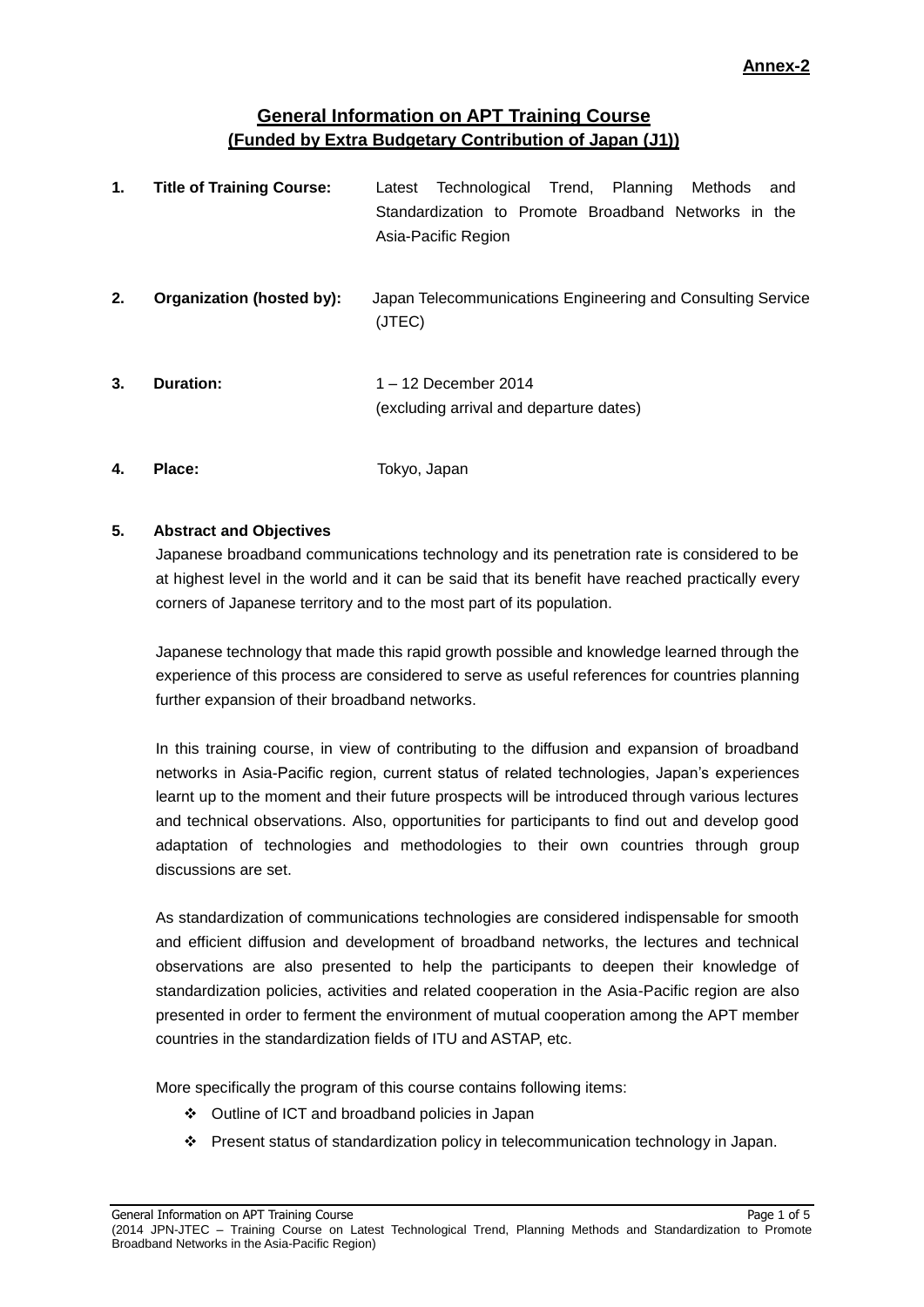- Recent trends of broadband network and its application technologies and the present state and future prospect of their standardization
- Policy for expansion and penetration of broadband access system and networks in Japan
- ❖ FTTH and wireless broadband access networks
- $\div$  Optimal planning and designing techniques of FTTH broadband networks
- Practical planning, designing, construction, operation and maintenance of broadband networks
- Technology of broadband network facilities (PON, optical fiber, wireless technologies)
- Wireless mobile / broadband networks technologies
- $\cdot$  In premises and outside facilities of broadband networks

These items in the training are presented in the forms of lectures, technical observation visits and demonstrations.

In addition, as an important part of this training course, we have prepared an opportunity for the participants to hold discussions and give presentations on measures specific to their countries or regions for expansion of broadband networks. We will also provide an opportunity to discuss importance of cooperation among APT member countries for the standardization activities.

#### **6. Schedule:**

Please refer to the attached schedule **(Attachment-1)** that is subject to change for elaboration and/or adjustment.

## *7.* **Venue / Training Center:**

Japan Telecommunications Engineering and Consulting Service (JTEC) Address: 8-1-14 Nishigotanda, Shinagawa-ku, Tokyo 141-0031, Japan URL:<http://www.jtec.or.jp/english/index.html> Training Department: Tel: +81 3 3495 5215 Fax: +81 3 3495 5219 Person in Charge: **Mr. Ken-ichi SUGII (e-mail: [k.sugii@jtec.or.jp\)](mailto:k.sugii@jtec.or.jp)**

## **8. Reception at the Airport:**

- On their arrival at Narita International Airport the participants will be met by the host organization's travel agency staff and guided to their hotel.
- At the time of check-in at their hotel, the participants will be given necessary information by the host organization.

Narita International Airport (NRT)---100min/bus --- Shinjuku Washington Hotel --- 40min/train & on foot --- JTEC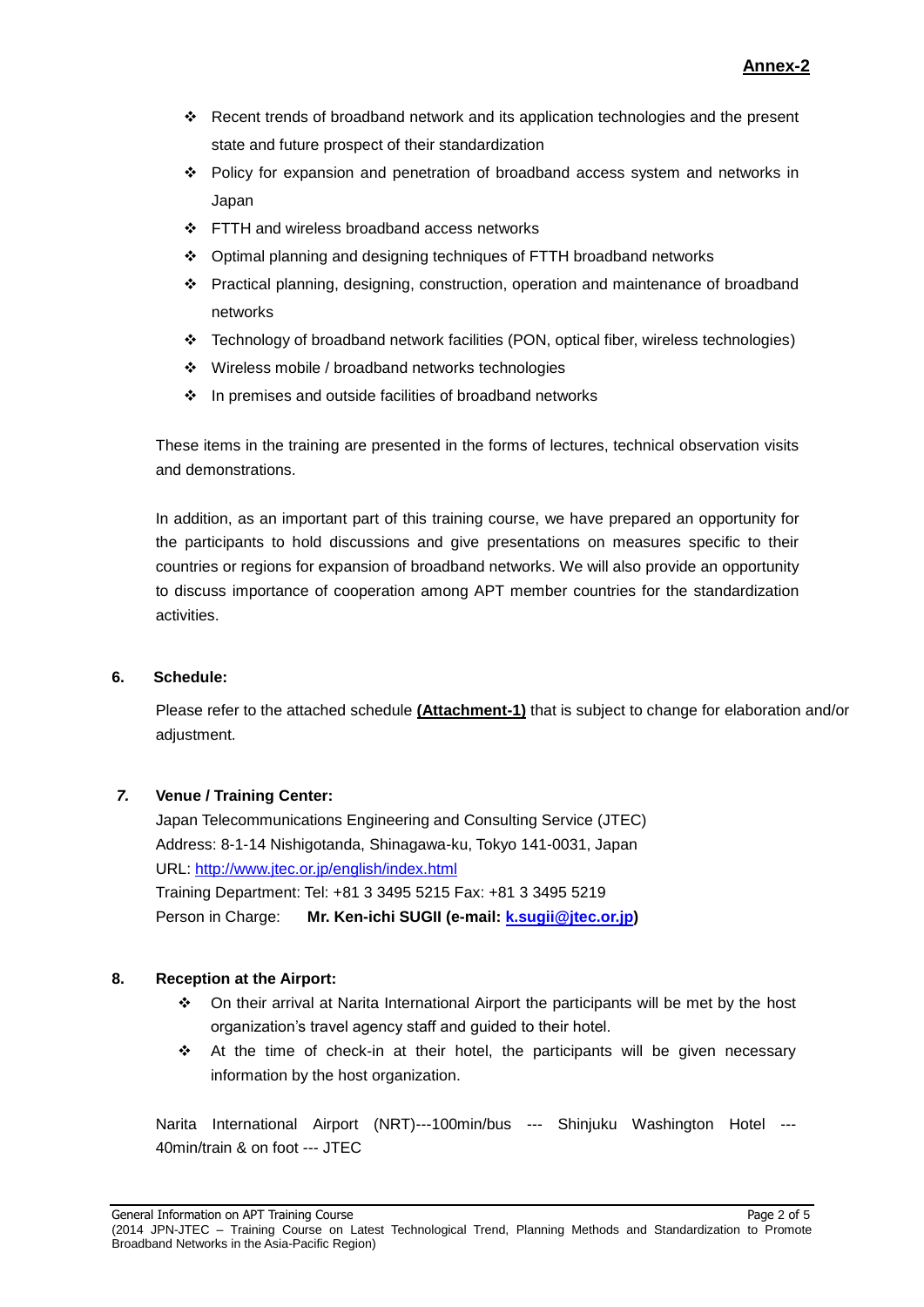## **9. Hotel accommodation:**

Shinjuku Washington Hotel (Main Building) 3-2-9 Nishi-Shinjuku, Shinjuku-ku, Tokyo 160-8336, Japan Tel: +81 3 3343 3111 Fax: +81 3 3342 2575 URL: **[http://www.shinjyuku-wh.com/english](http://www.shinjyuku-wh.com/english/)**/

### **10. Immigration Requirements:**

All foreign visitors entering into Japan must have a valid passport.

- Participants requiring visa should apply to Japanese diplomatic mission (embassies and consulates etc.) in their own countries (or to Japanese diplomatic mission directly in charge of the participant's country) as soon as possible.
- \* Kindly check current visa requirement with the Embassy of Japan or Travel Agent before traveling, or visit the website of the Ministry of Foreign Affairs of Japan at URL: **[http://www.mofa.go.jp/j\\_info/visit/visa/index.html](http://www.mofa.go.jp/j_info/visit/visa/index.html)**.
- For your smooth visa application, visa supporting letters written in Japanese will be provided by JTEC and will be sent directly to the participants.

## **11. Photograph:**

The participants are requested to bring **one copy of a recent portrait photograph** (within 6 months) in **a size of 3 centimeters by 3 centimeters** for a participant list.

## **12. Country Report:**

The participants are requested to prepare Country Reports containing the present status of telecommunications particularly on broadband networks, and plans for their future expansion and penetration to rural area.

Please refer to attached Country Report Instruction **(Attachment 2)** when preparing the report.

- \* The report should be made as Microsoft Power Point presentation format.
- $\cdot \cdot$  The report should be forwarded to the host organization prior to the participants' arrival in Japan. It is requested that the country reports are to be submitted to JTEC by files attached to e-mail by noon Japan Standard Time (UTC +9 hours), **Monday, November 24, 2014** (e-mail: **k.sugii@jtec.or.jp**).
- In cases where a participant has a published country report and/or annual report of his/her organization or equivalent, it is kindly asked that it be brought with the participant and handed to the secretariat on the first day of the course.
- **Presentation of country reports and discussion session is planned as part of the** training course. (Country Report Presentation is scheduled on the first day of the course, **December 1, 2014**.)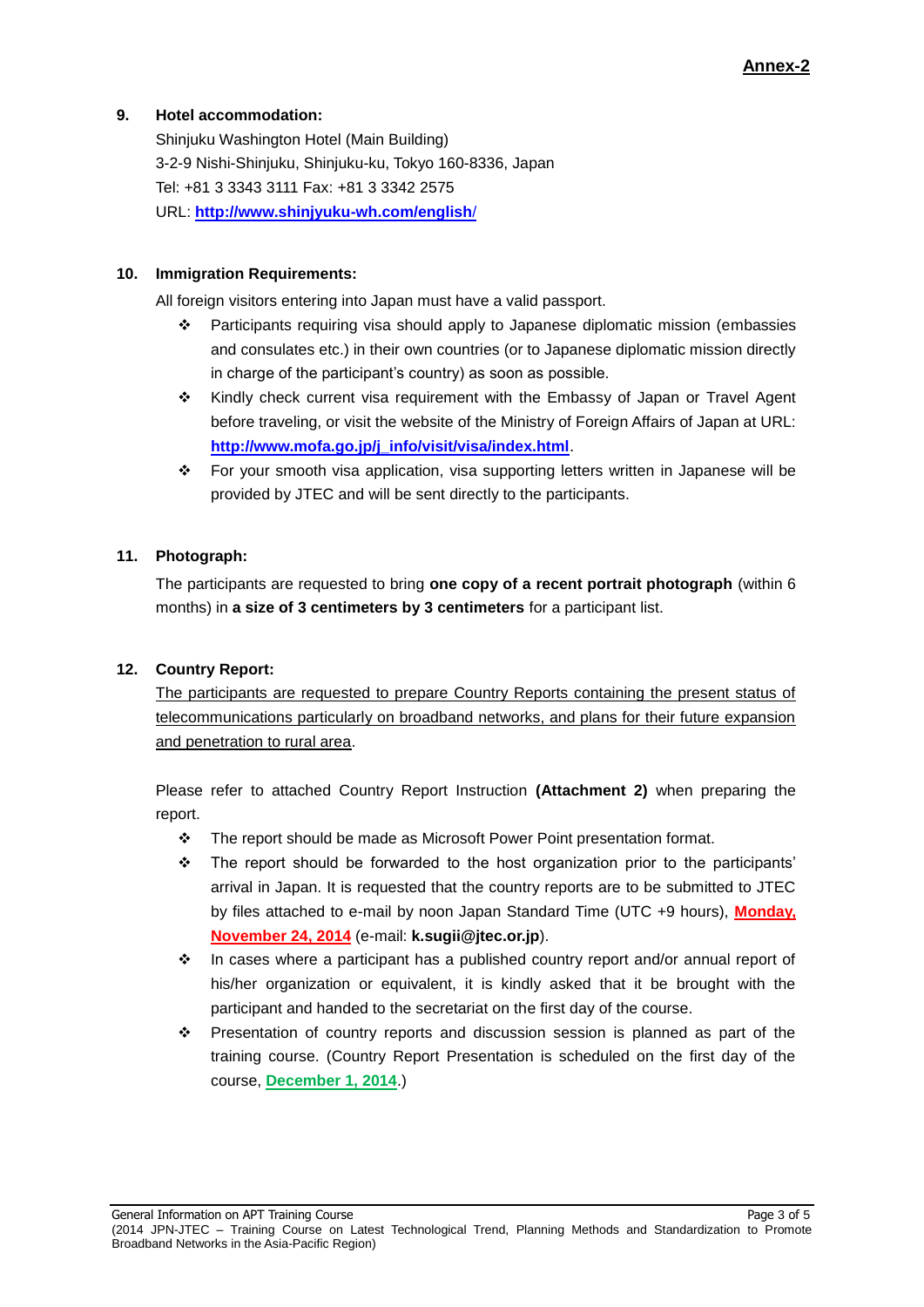#### **13. Organization chart:**

The participants are requested to prepare an organization chart based on the attached sample **(Attachment 3)**.

## **14. At Japanese Custom Office:**

- Japanese customs is fairly lenient and allows bringing in items necessary for personal use, however, firearms and other types of weapons, and narcotics are strictly prohibited.
- For details please refer to the following website of Japanese Customs: **<http://www.customs.go.jp/english/summary/passenger.htm>**.

## **15. Weather:**

- The latest weather information will be obtained at **<http://www.jma.go.jp/en/yoho/index.html>**.
- See the weekly forecast to obtain the weather, highest and lowest temperatures expected of each day of the corresponding week. – "Get more information on this area" -> pull down menu -> select "One-week forecasts").
- ❖ Please also refer to the following Additional Advices.

## **16. Electric Current:**

Please note that commercial electricity in Tokyo is at **AC 100V 50Hz** with American type outlet plug **(Type A Class II)**. We asked that participant **bring transformer and plug adapter (American type outlet plug)** if they wish to use their own PC in Japan.

#### **17. Secretariat:**

Contact person: **Ken-ichi SUGII (Mr.) Vice President** Japan Telecommunications Engineering and Consulting Service (JTEC) 7-25-9 Nishigotanda, Shinagawa-ku, Tokyo 141-0031, Japan Tel: +81 3 3495 5215 Fax: +81 3 3495 5219 E-mails: **[k.sugii@jtec.or.jp](mailto:k.sugii@jtec.or.jp)**

#### **18. Additional Advices:**

It is advised that participants bring shoes suitable and comfortable for walking, as in principle, the public transportation system (Metro, Trains and Buses) will be used during the training and it is sometimes required to walk certain distance to and from and between training venues.

Rain gears such as umbrellas are also essential. In Japan, it can rain, sometimes all through the day, in any season of the year.